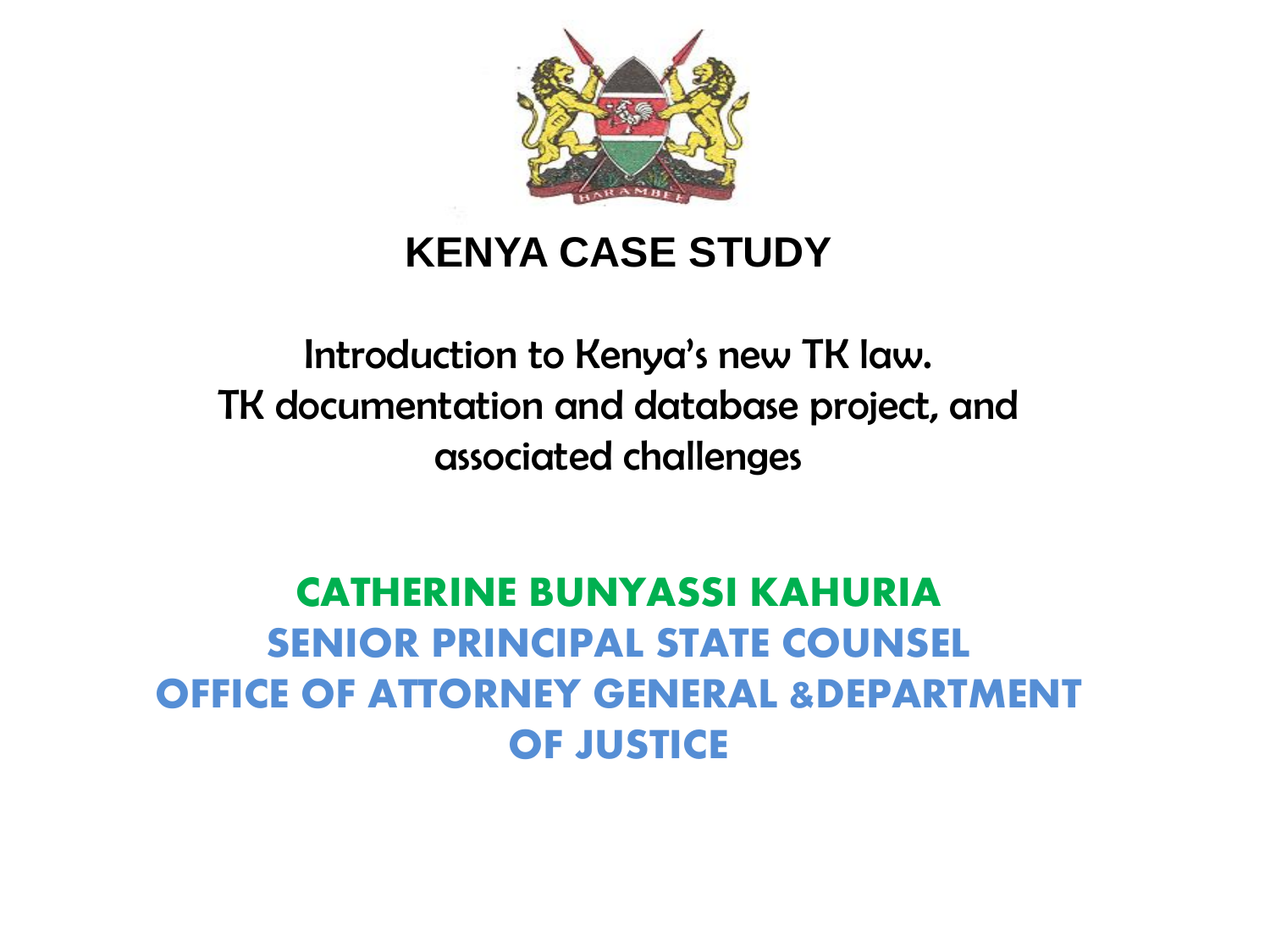

## Introduction

• Kenya has incorporated this into its **National Development Agenda** through the Constitution of Kenya 2010 Article 11 , Article 40.5 and Article 69 >**state's recognition of support, promotion and protection of intellectual property rights of the people of Kenya.**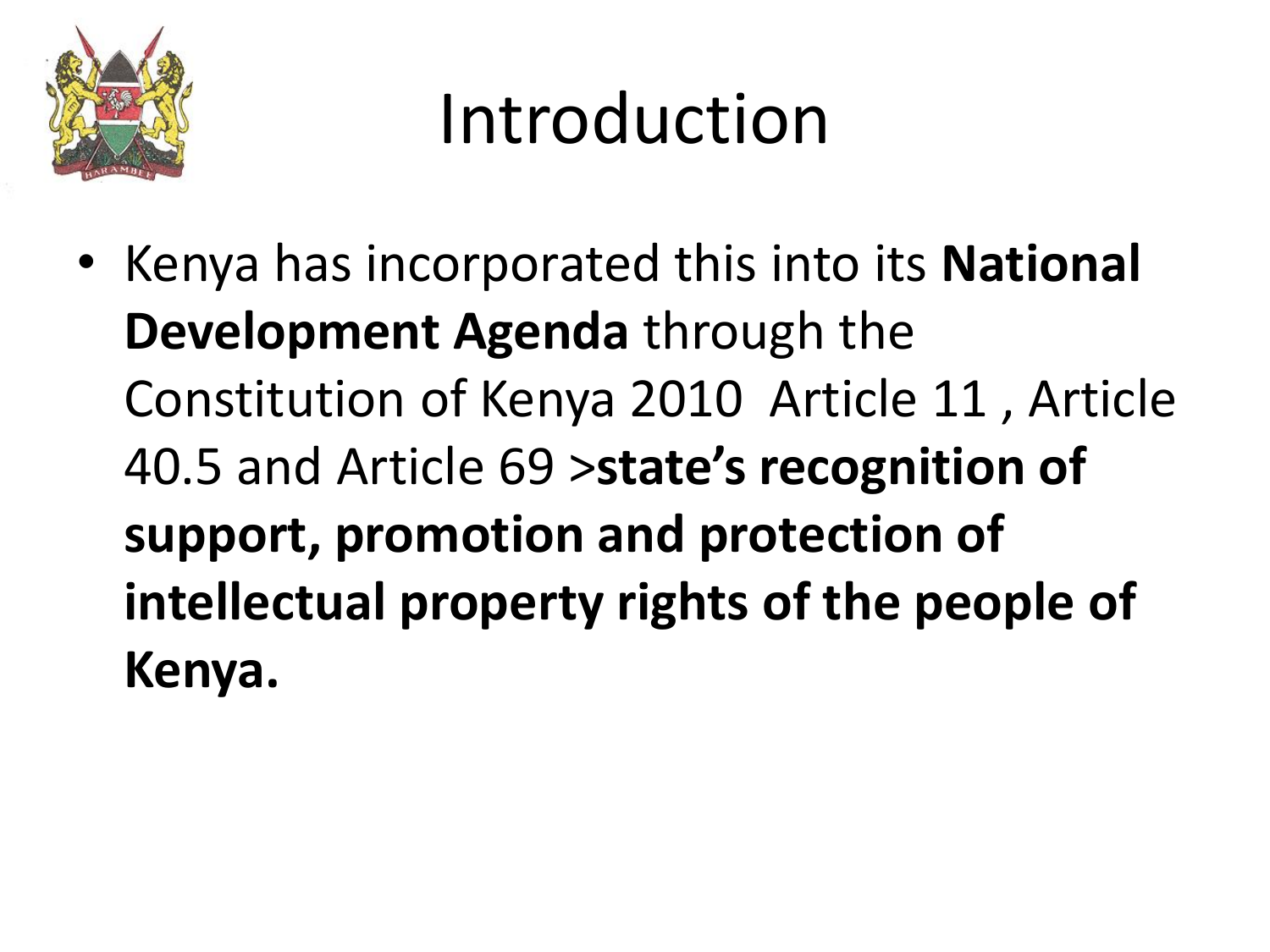

# KENYA'S TK JOURNEY

- 2006-2009: Development of TK Policy
- 2009 -2010: Constitutional Provisions
- 2010-2016:Developing of legal framework of TK and TCE's. Multi Agency Team
- 2016 to date: **Operationalize/amend the Act and do regulations- Multi Agency Team**
- IPLC were involved during the formulation of the policy by countrywide consultations with various indigenous communities: All stages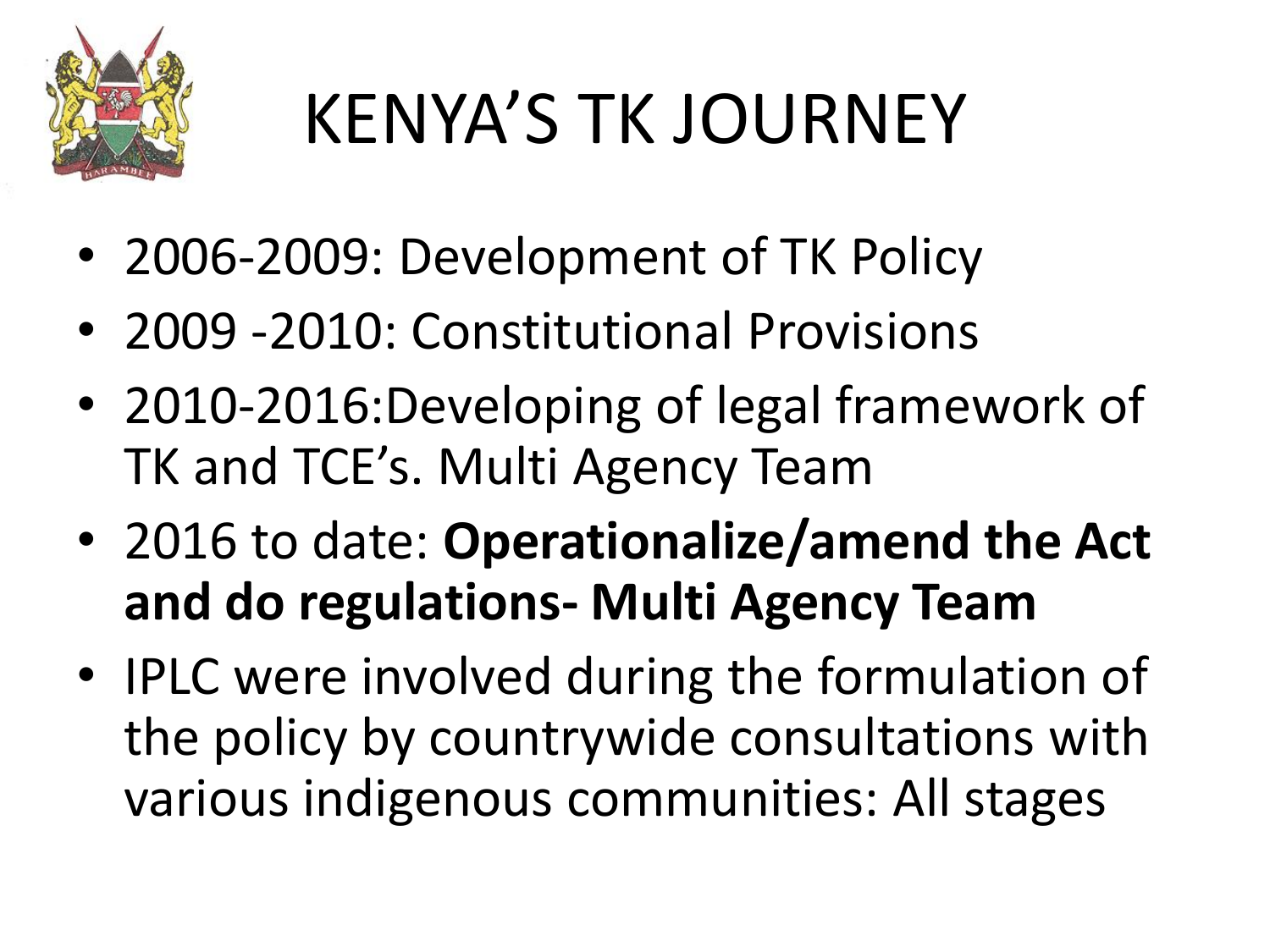

# Legislation

- Protection of Traditional Knowledge and Traditional Cultural Expressions Act,2016
- Environmental Management and Coordination Act, 1999
- The Environmental Management and Coordination (Conservation of Biological Diversity and Resources, Access to Genetic Resources and Benefit Sharing) Regulations, 2006
- GR Bill > to be done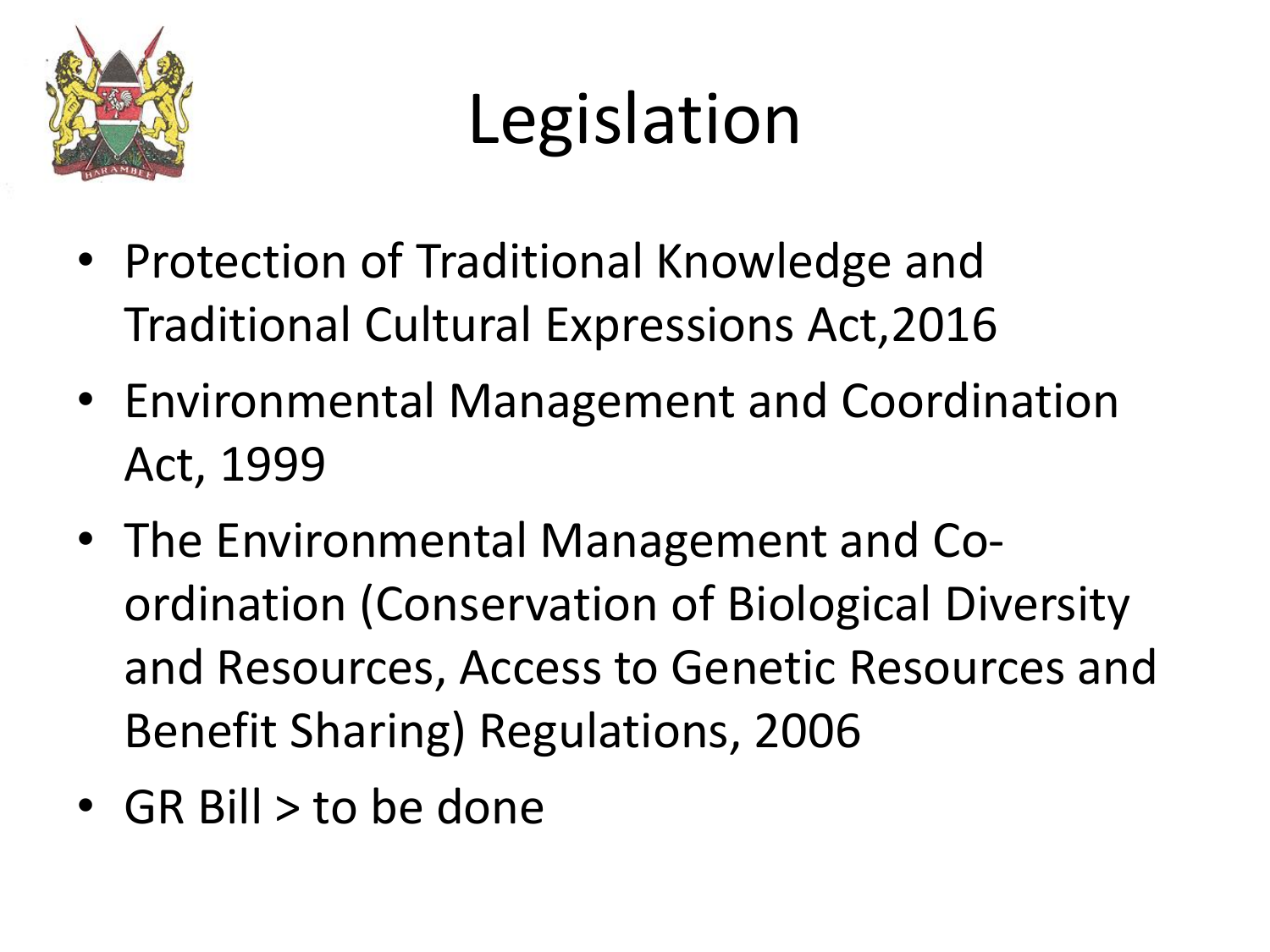

# DOCUMENTATION OF TK

- Within the communities > community based and controlled databases
- By the lead agencies> as record against loss
- National register> TKDR Kenya Copyright Board KECOBO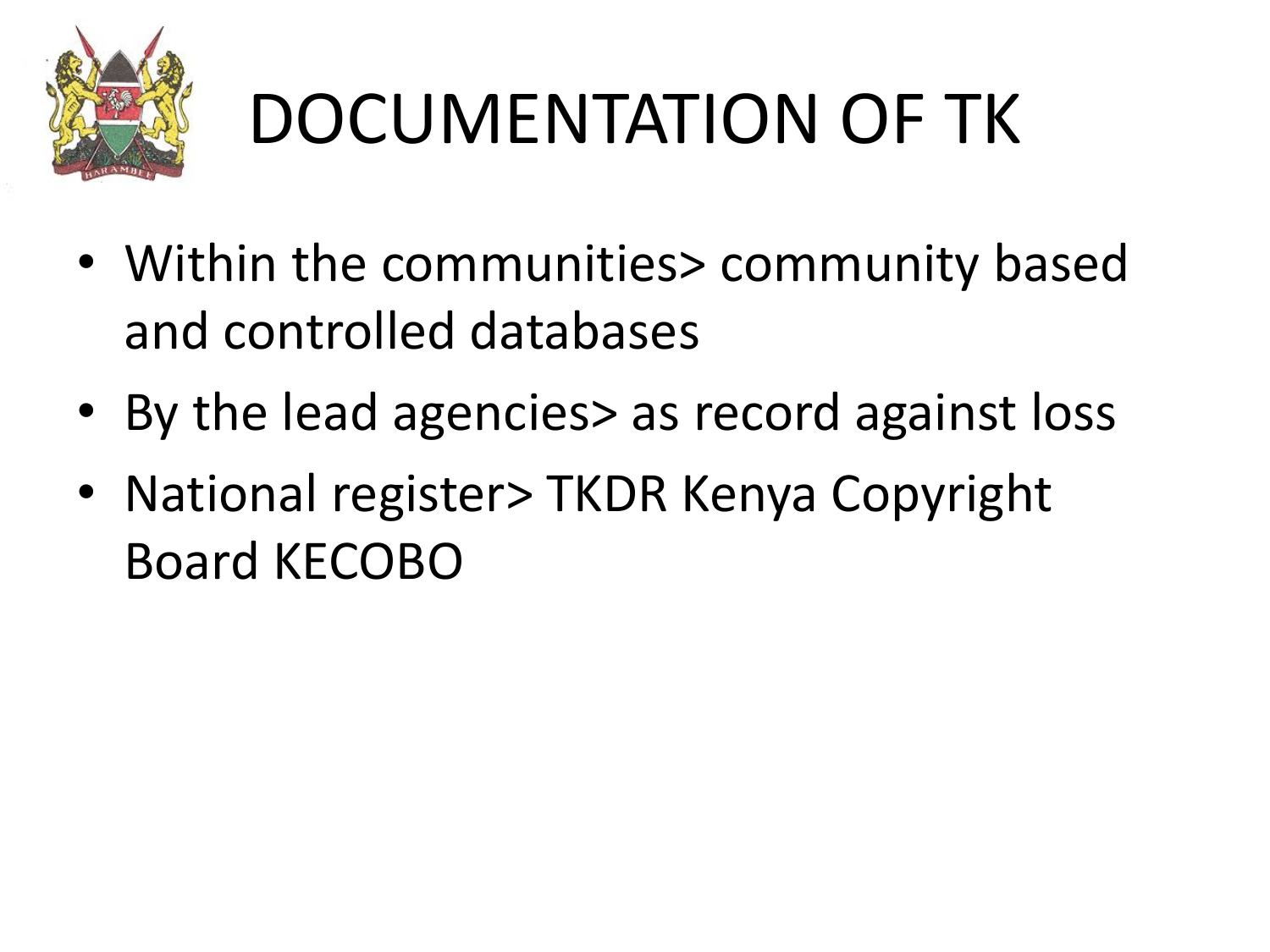

 Maintenance of registers by county governments.

- **transmit the complete and validated information of TK and TCEs**
- **collecting and compiling** information relating to traditional knowledge and cultural expressions—
- the **primary registration** of traditional knowledge and cultural expressions within a county for the purposes of recognition under this Act;
- the **receipt, documentation, storage and updating of information** relating to traditional knowledge and cultural expressions from communities within a county;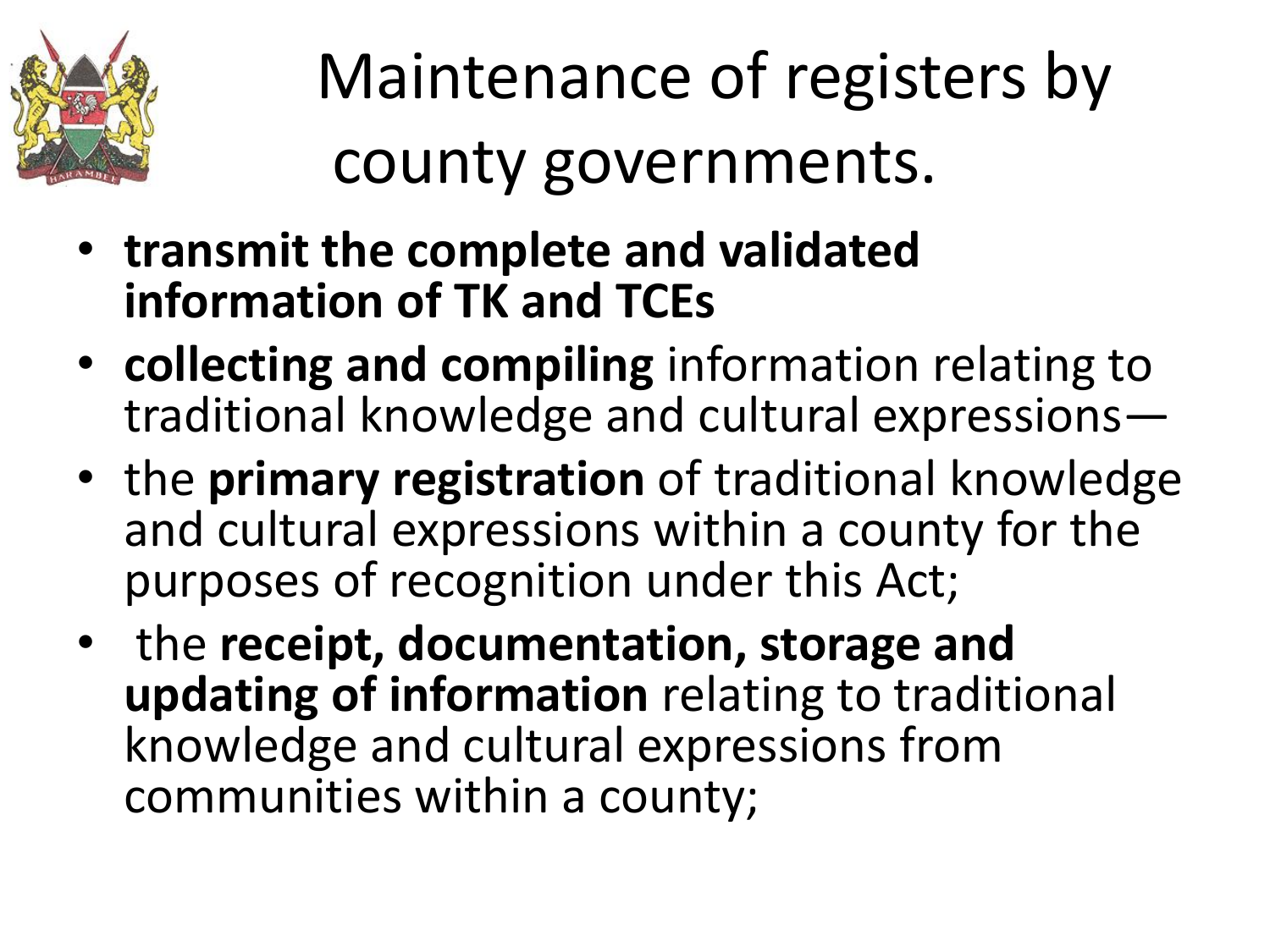

Cont'd

- the **preservation and conservation** of traditional knowledge and cultural expressions;
- the **protection and promotion** of the traditional knowledge and cultural expressions of communities within a county; and
- the **facilitation of collaboration, access to or the sharing of information and data** relating to traditional knowledge and cultural expressions between county governments.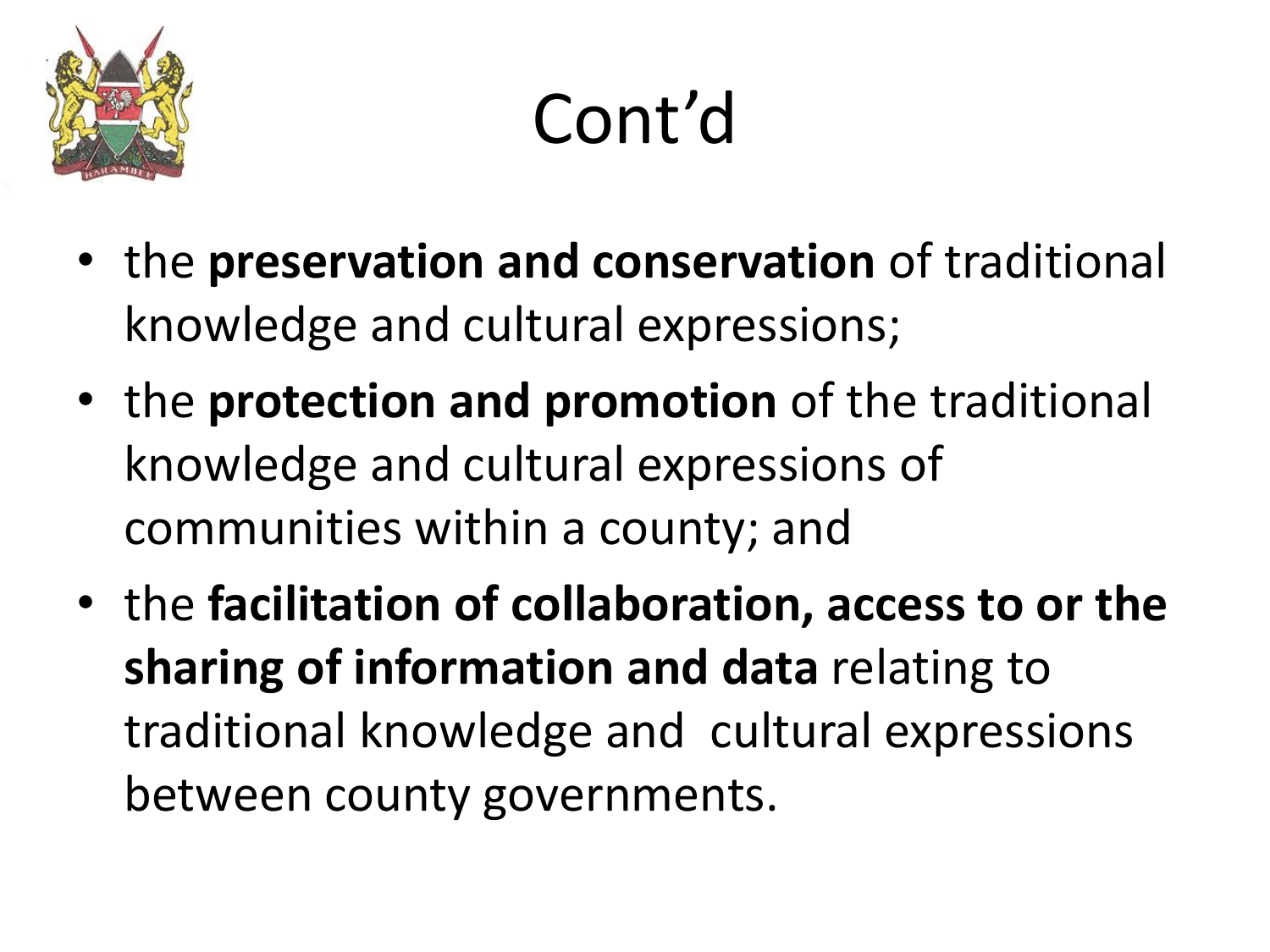

### Responsibility of National Government

- The National Government shall, under this Act be responsible for the establishment and maintenance of the **Repository at the Kenya Copyright Board**
- The county governments and other institutions that deal with matters relating to traditional knowledge and cultural expressions **shall cooperate** with the national government in the establishment and maintenance of the Repository. (TKDR)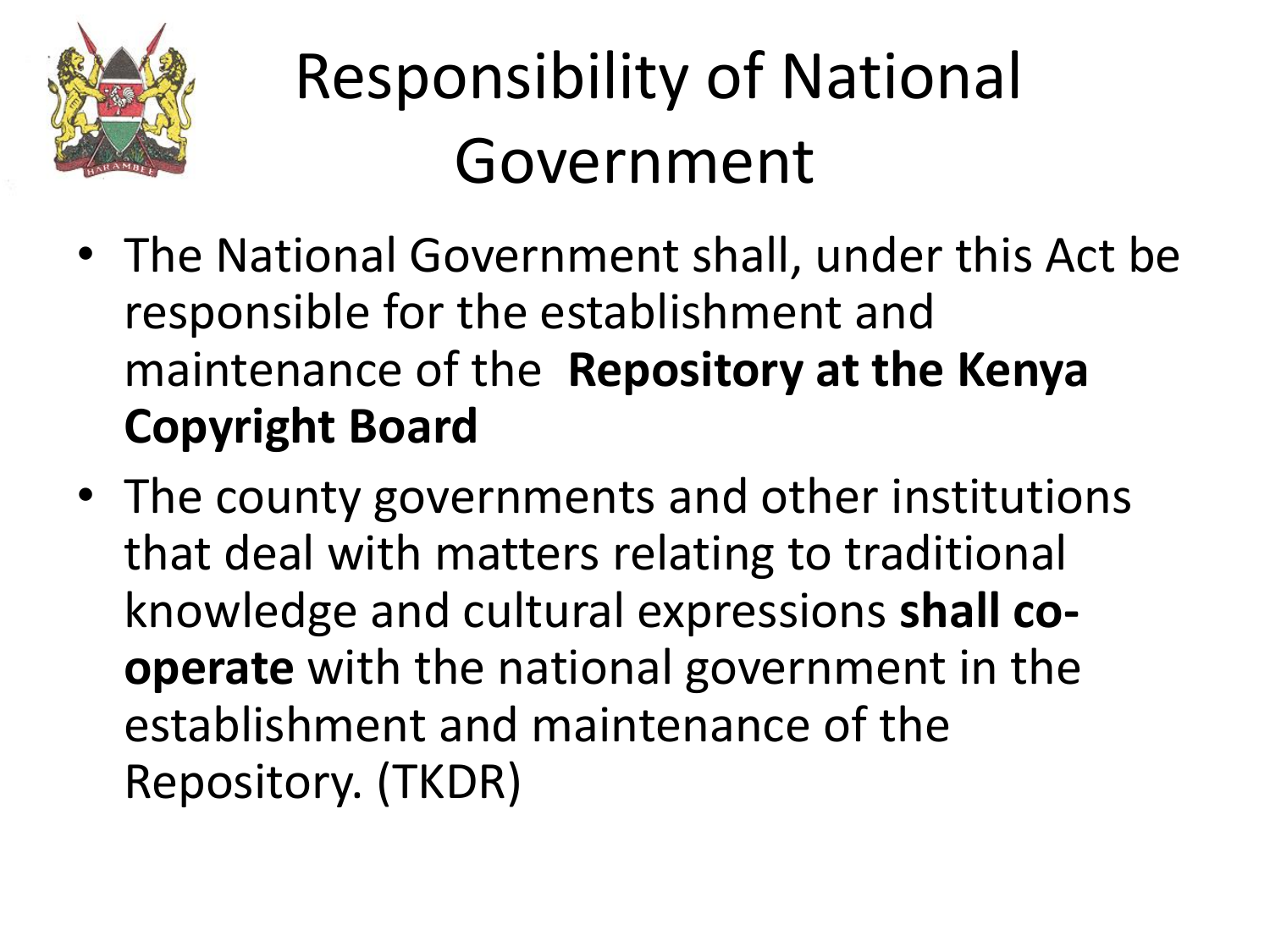

 Role of customary law in an international instrument for the protection of TK

- Determining the **equitable sharing of benefits**  from the commercial exploitation of TK
- Determining the **distribution of damages/compensation** in the infringement of IPRs
- Importance of recognizing the international **instrument>national treatment, reciprocity, mutual recognition**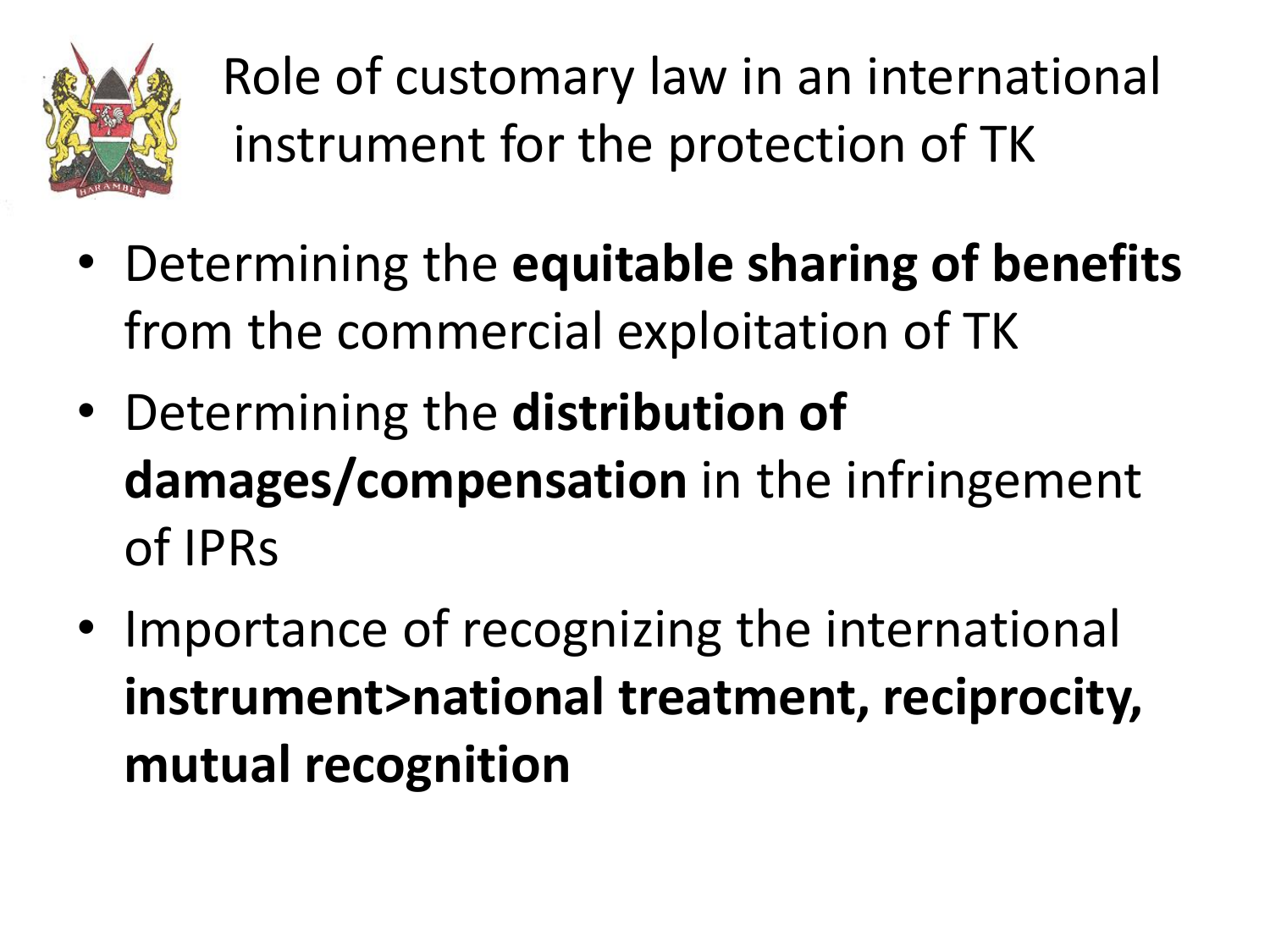

### CHALLENGES

- Lack of a comprehensive and integrated database
- Building trust between government and the IPLCs
- Capacity and technical challenges> institutional framework
- Enforcement mechanisms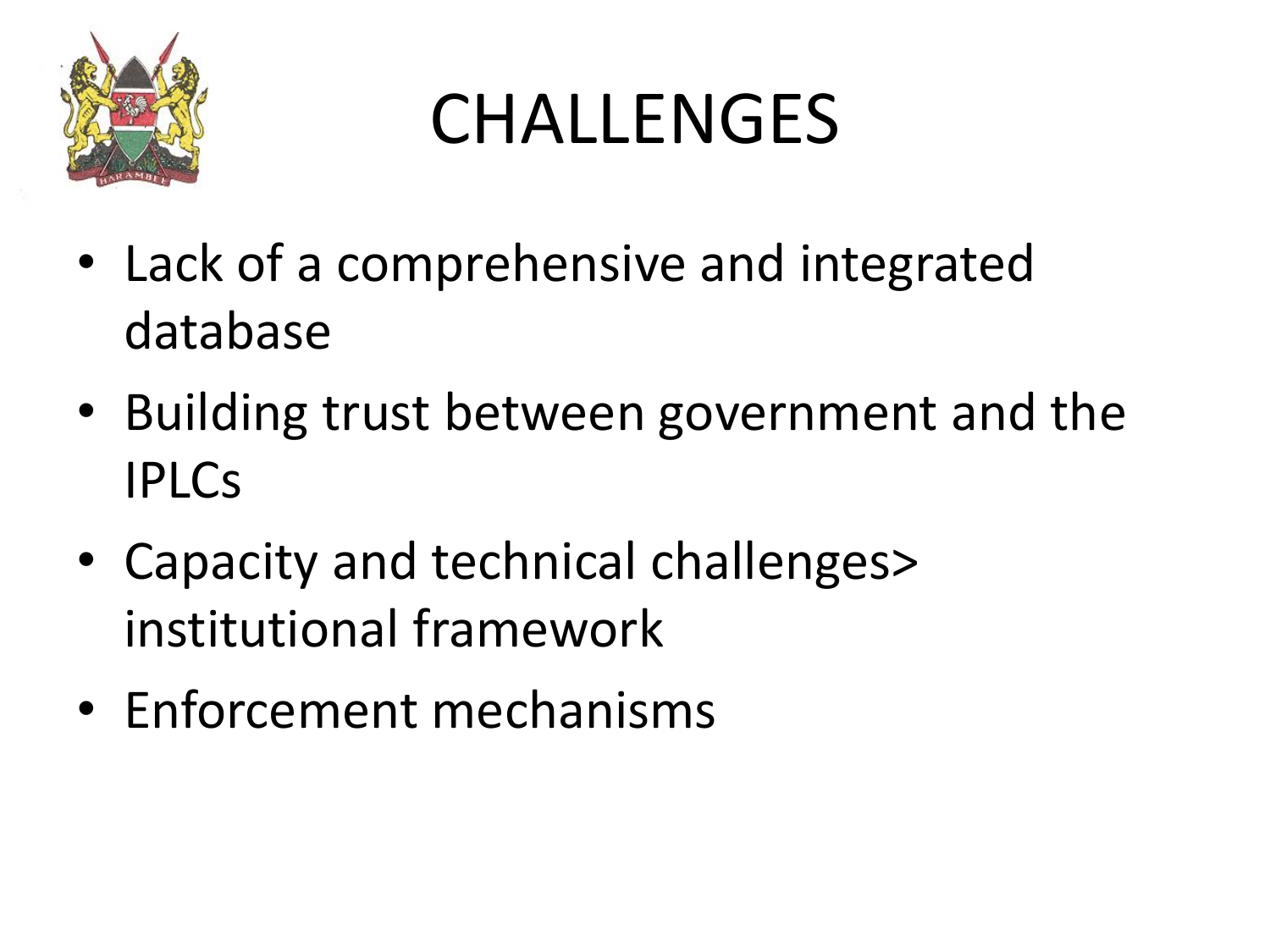

#### LOOKING FORWARD

- Assist IPLC's in coming up with community logos, brands, designs to encourage creativity.
- Establishing inter linkages and collaborations between stakeholders.(county governments)
- Capacity Building and Technical Assistance: design and maintenance of databases
- Sensitization and awareness creation to the communities, government, donors and other relevant stakeholders(PIC,MAT,EBS ABS)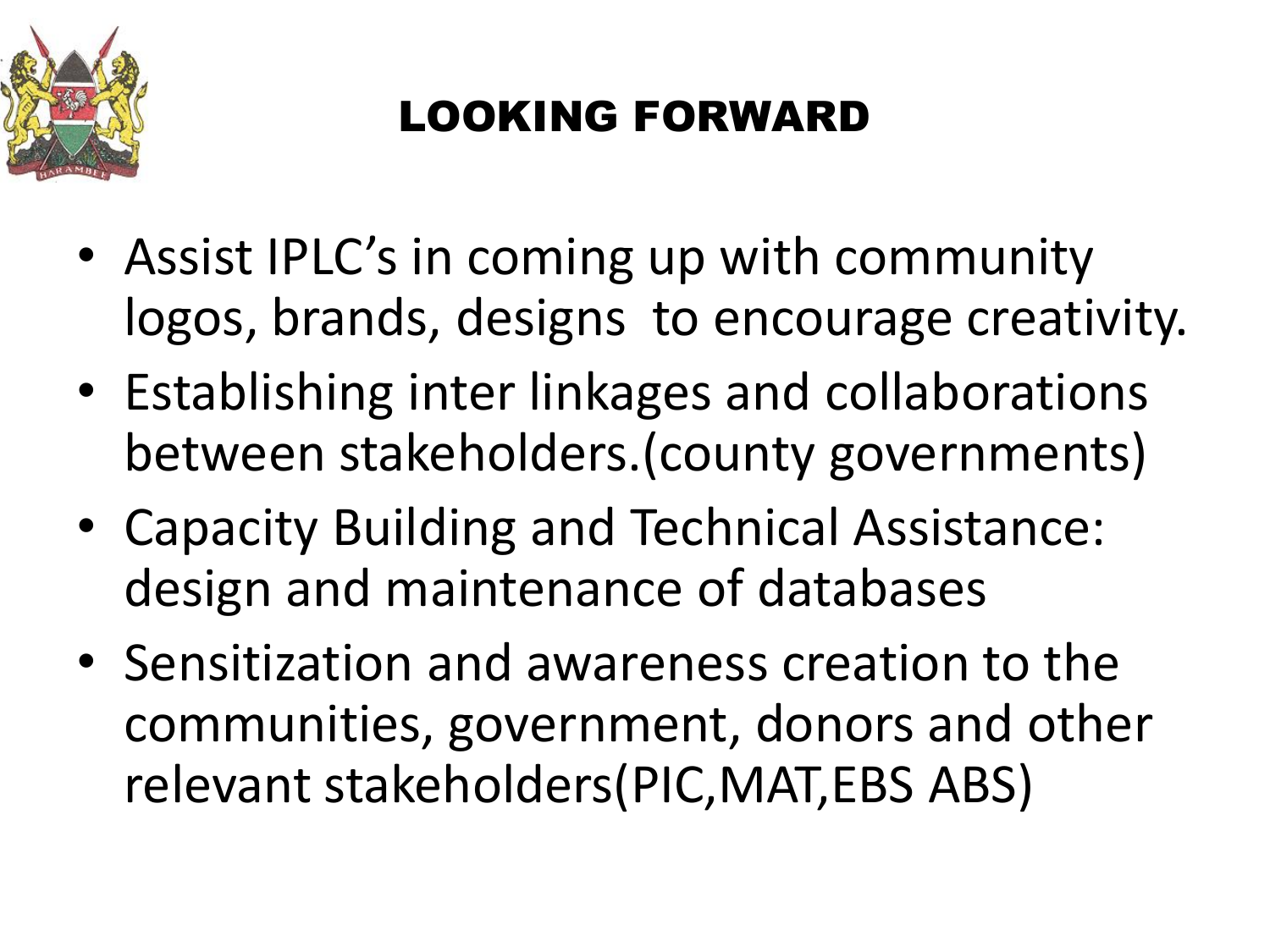

### PENDING AGENDA/WAY FORWARD

- Implementation of Act which requires a budgetary allocation(\$5M)
- Traditional Knowledge Digital Repository Project (TKDR)(\$7.5M )
- Awareness creation of the Act (\$5 M)
- Curriculum of TK/ TCEs in schools(\$10M)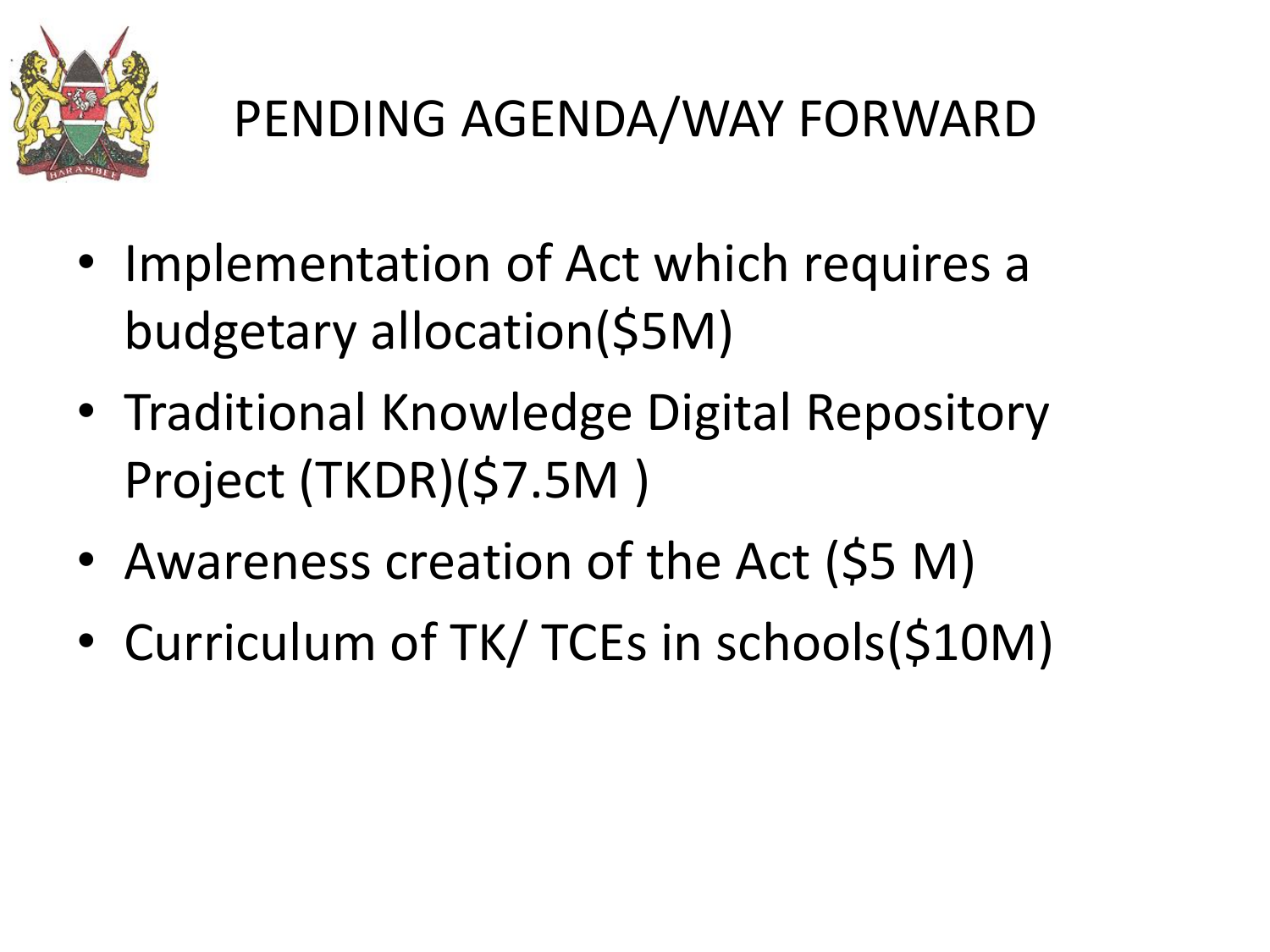